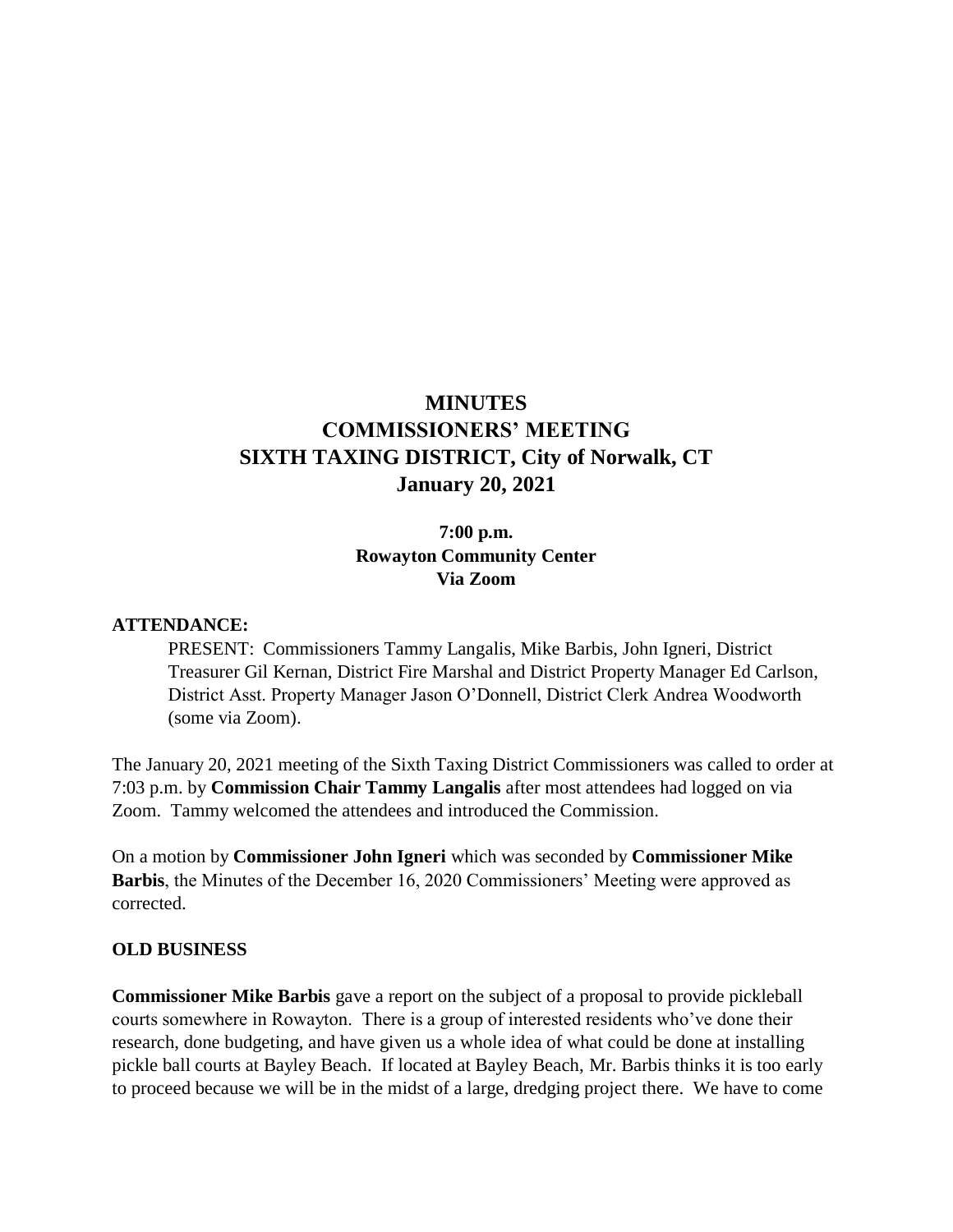## **MINUTES – January 20, 2021 Page Two**

up with an idea to do a trial by setting up a temporary court in the Westbound parking lot at the Rowayton Railroad Station lot at the Rowayton Railroad Station. The lot is very lightly used now that the pandemic is ongoing and most commuters are working remotely from home. The organizing group is very enthusiastic about a trial run. In the meantime, they are trying to set up an association-type organization on the lines of the currently operating Rowayton Paddle Tennis Association. They'll buy the nets, materials for temporary lines as well as temporary fencing. We are going to figure this out. A few years ago the Commissioners in cooperation with a resident committee tried to create a skating rink at Bayley Beach. That turned out to be a failure not just because it was a warm winter but sand blew onto the water in the rink enclosure which froze with the sand embedded. We have much more hope for a success with this temporary pickle ball court plan.

Drew Brees, one of the primary organizing members of the pickle ball association, joined the meeting and spoke, reiterating the enthusiasm of many residents. The RCA and the RPTA have committed to helping to build a pickle ball club. Drew said that they are hopeful of being ready by March or April, latest. They will be setting up a web page where people can obtain information on joining this club. When everything is ready, the Commissioners will put information on our web site informing residents of this new possibility in town. Rowayton School has become interested in possibly reconfiguring the two tennis courts on school property maybe with one paddle court and one pickle ball court. It is too early in the discussions to guarantee that this will happen.

**Mr. Barbis** spoke further of the hoped for expansion of the Ambler Municipal Parking Lot. Many of the parking spaces behind the Post Office side of the Rowayton buildings are private but the Sixth District owns 42 spaces behind the condo building at the corner of Rowayton Avenue and Wilson Avenue. Expansion is a little tricky as there are wetlands behind these buildings. We have been working with engineers and counsel in conversation with the Norwalk City Department of Planning and Zoning and the Department of Conservation about the proposed expansion of the lot. We could have an exit, through an easement with 140 Rowayton Avenue Associates onto Rowayton Avenue. We hope to have our own entry and exit from Wilson Avenue which would access the hoped for 16 extra spaces. As the plan shows, the extra spaces would not extend into the wetlands. We will also have to plan for painting, curbing, landscaping, lighting, etc.

**Mr. Barbis** is also very much involved with the drainage project at Bayley Beach. We have run into some surprises that will affect this project, one being that the land is so flat that the existing system doesn't work because of a lack of grade. The existing drainage ditch is completely clogged with sludge – this ditch goes under Pine Point Road into Farm Creek. Sediment is really a serious problem. We are working with our engineers and attorneys to come up with the right decision. We are also in contact with the Sate of Connecticut to see what we can do. The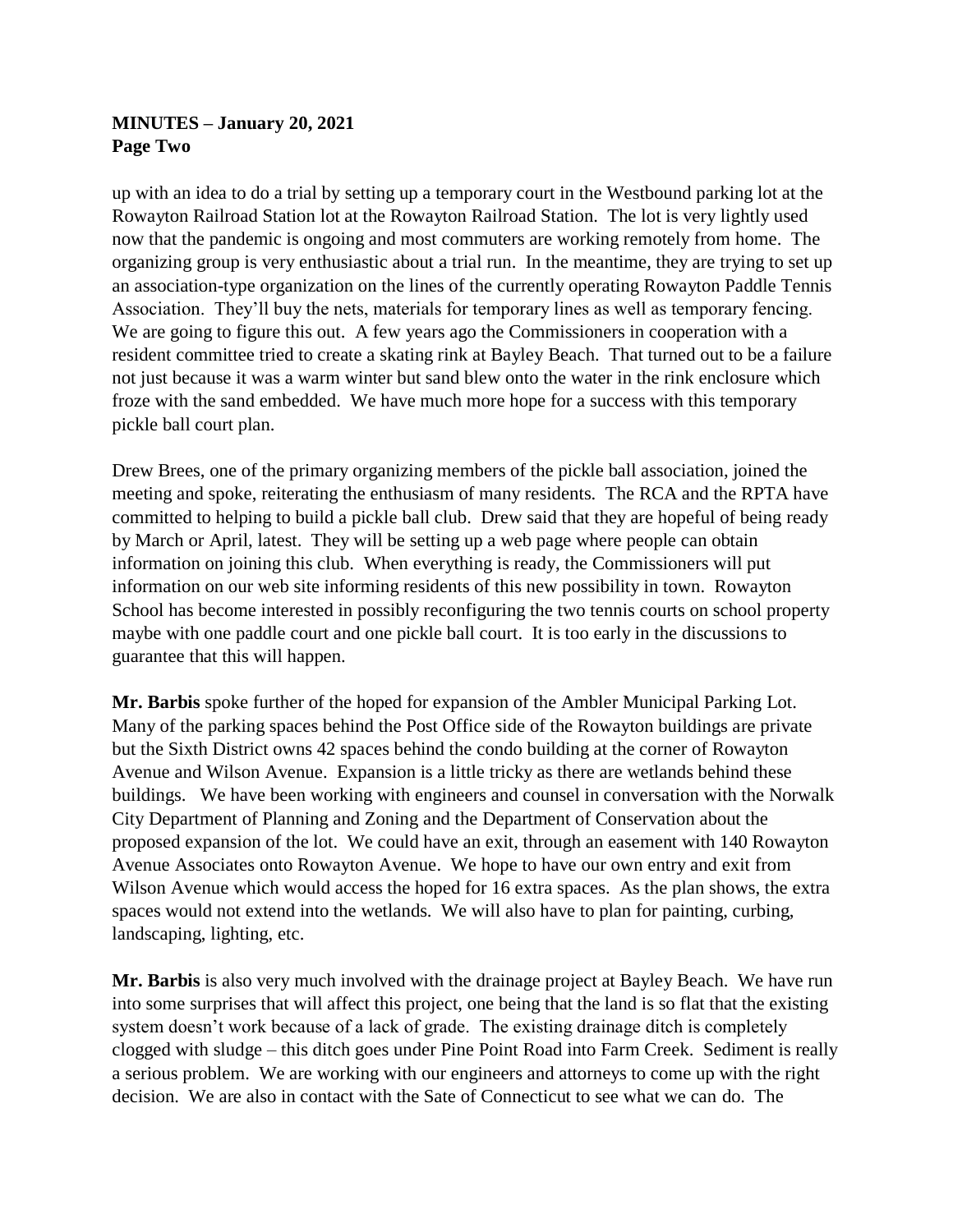### **MINUTES – January 20, 2021 Page Three**

drainage problems at Bayley directly affect the Rowayton Little League as well as the Rowayton Tennis Association.

The Commissioners are currently working on a new vision for the operation of Bayley Beach, especially as it impacts the nature of a new Beach Director. We've had a lot of input from residents, which we appreciate, about what the job of the Beach Director should entail. One question is whether a Beach Director should be both a maintenance and activities director. Or, should there be two different jobs to cover both of these aspects of the beach. We want to see of the duties of the life guards should slightly changed. Several residents were interested in seeing activities that might be run around the concession stand. There was quite a lot of interest in seeing the concession stand be open to serve breakfast. When we finalize the job description, we will be posting what we expect from a new beach director. There will be more updates as we hire a new Director.

**Commissioner John Igneri** spoke about the upcoming new development project that will be adjacent the Rowayton Arts Center which is at 145 Rowayton Avenue. The new project will be 4 condos, 2 at 4,400 sq. ft. and 2 at 3,500 sq. ft at 143 Rowayton Avenue. We have been in conversations with the architect about our common interest in making a path around the property tie in with and enhance the Arts Center. The final plan is hard to predict at this time. Further updates will be given.

**Commission Chair Tammy Langalis** announced that the Sixth Taxing District has been the fortunate recipient of \$8,000 from the Grace Jones Richardson Trust. This grant has been given for Bayley Beach specifically for maintenance, tables, chairs, umbrellas and floating docks. It is our duty now to make a budget modification to receive these funds. We are to agree to the terms of the Grace Jones Richardson Trust, and to appropriate the donated funds of \$8,000 to the Bayley Beach Operating account #6100.

Mrs. Langalis made the motion "to agree to the terms of the Grace Jones Richardson Trust, attached, and to appropriate the donated funds of \$8,000 to the Bayley Beach Operating Account  $#6100"$ .

The motion passed unanimously after a seconding by Commissioner Mike Barbis.

There was an announcement about the upcoming public Budget Meeting scheduled for January 25 at 3:30 in the Moose Room.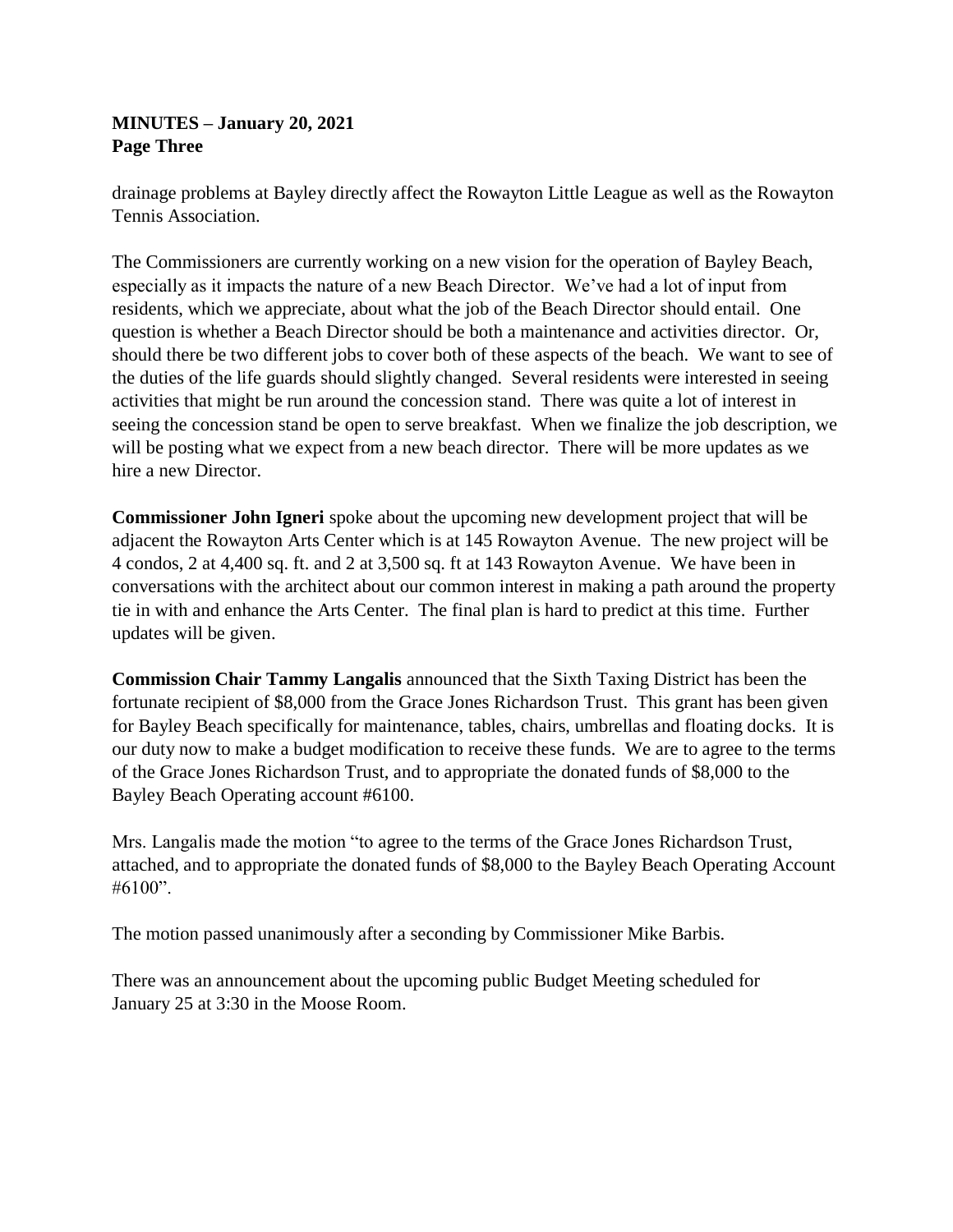**MINUTES – January 20, 2021 Page Four**

### **REPORTS**

**Commission Chair Tammy Langalis** said that she had heard from Scott Whiteman, who has operated children's sports camps at Bayley Beach for many years. He has decided not to offer the camps this year due to the pandemic. She thanks Scott for being loyal to the  $6<sup>th</sup>$  TD for many years and also has employed many Rowayton teenagers over those years. We will miss him.

The Commissioners announced the report of the vote taken last Wednesday, January 13, 2021 on whether the existing guidelines for signs to be hung on the Old School Field Fence would stay in force (Option 1) or those guidelines would exist with the addition of an approval for the display of the Black Lives Matter sign (Option 2). There were 641 votes tallied. Option 1 votes totaled 438 while Option 2 votes were 203. We thank all those who participated in this vote and want to reiterate our total support for the ideals of the Black Lives Matter movement.

**Commissioner John Igneri** said that as we are in the budget process, we need to be looking at Pinkney Park and possibly budgeting for a new sidewalk out front and a driveway up to the circle in front of Pinkney House. We are also setting some funds aside for additional plantings in the park.

**Commissioner Mike Barbis** said that we are also putting money aside to protect public pathways, foot paths, etc., in town. All of these byways have different histories, some with protections and some without. There is a path which connects Ridgewood Road to Indian Spring Road. The Sixth Taxing District has cleared the poison ivy from this path. Rob Frazer has been spearheading the movement to identify and protect these different pathways in town. The Sixth Taxing District has consulted with our general counsel about creating a permanent solution to the Ridgewood/Indian Spring path. All three Commissioners are in agreement about proceeding with this.

**District Treasurer Gil Kernan** said that, with the funds received from the Grace Jones Richardson Trust, we have had the best month so far in regards to the budget in this Fiscal Year. Our income is at 50% and expenses at 56% relative to the budget.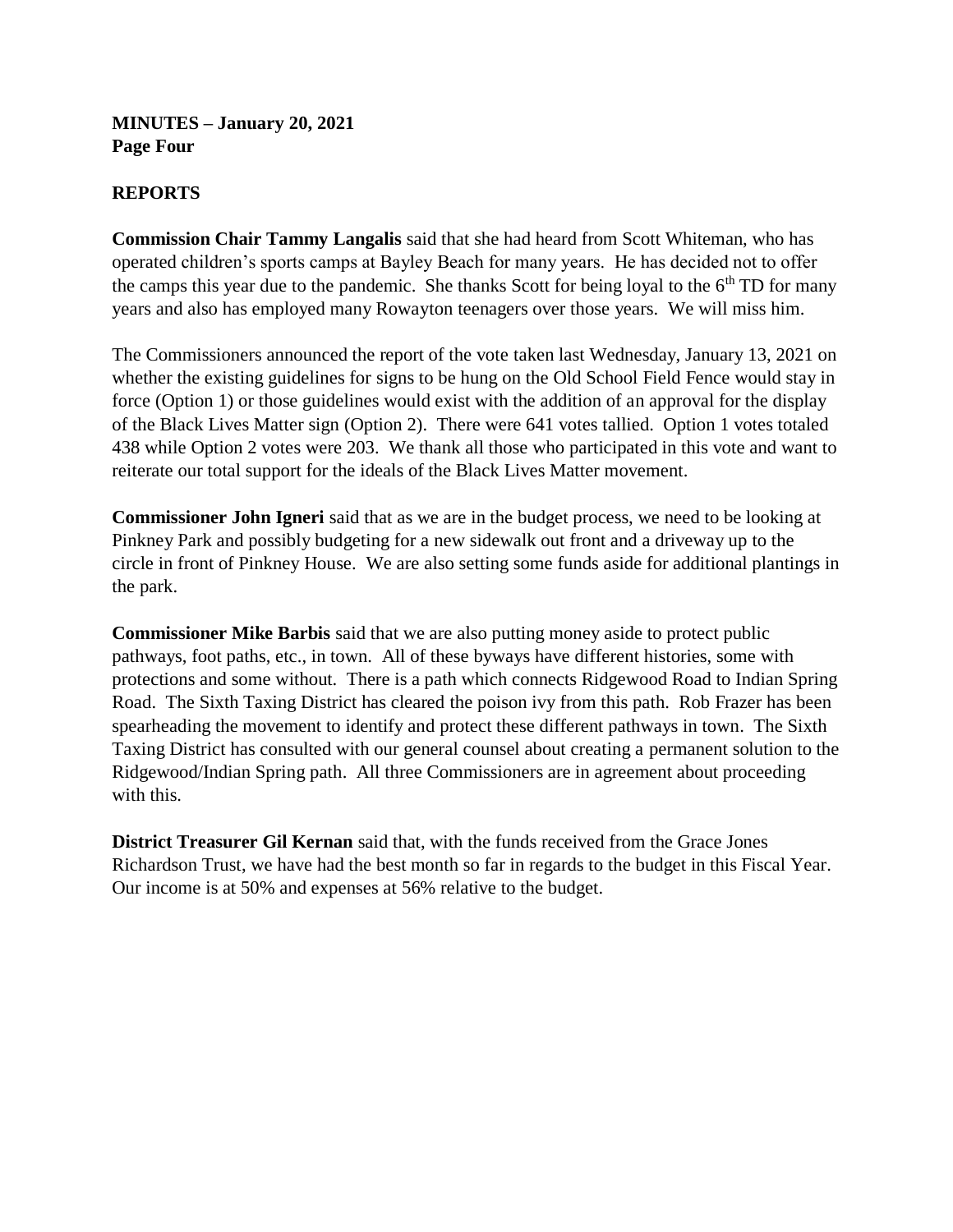**MINUTES – January 20, 2021 Page Five**

# **Sixth Taxing District Treasurer's Narrative Report Commissioners' Meeting January 20, 2021**

### **Handouts to Commissioners\*:**

- Budget vs. Actual report as of December 31, 2020 for FY 20-21
- Capital Funds Project Balances report as of December 31, 2020
- Budget Modification for funds received from the Grace Jones Richardson Trust
- Report of Bills Paid for the following month:
	- o December 2020

#### **Comments on Reports:**

- **Budget vs. Actual Report for FY 20-21**
	- o Our income is at 50% of the budgeted income.
	- o Our expenses are currently at 56% of the budgeted expenses.
- **Capital Budget**
	- o Including reserves, the Capital account has a balance of \$449,929.

### **Events:**

- We are wrapping up work with the Auditors on the Annual Audit for FY 19-20.
- The FY 21-22 Budget Draft has been completed and sent to the Treasurer for review.

\*Please note, these are preliminary drafts and not final audited reports. \$Please note, statistical reports will appear at the end of the Minutes

| <b>Report of the District Fire Marshal</b> | December 2020 | <b>Ed Carlson</b> |
|--------------------------------------------|---------------|-------------------|
|--------------------------------------------|---------------|-------------------|

Mr. Carlson said that there has been a slight change to the "Save a Life" program that provides smoke and carbon monoxide detectors to be distributed to residents who would like them. The Norwalk Fire Department wrote a required letter to the state about the program. Mr. Carlson said that he had quite a few detectors still available for distribution.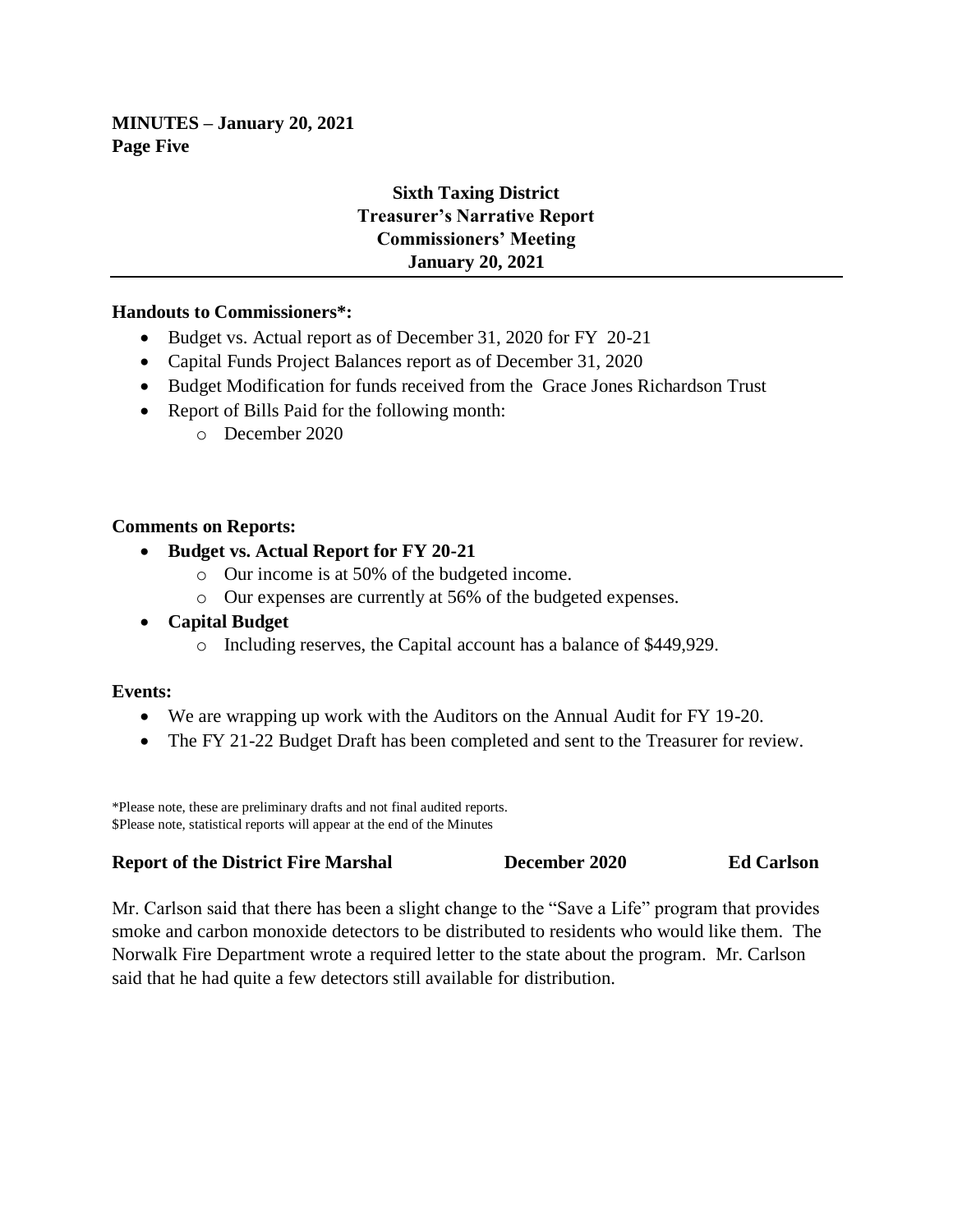**MINUTES – January 20, 2021 Page Six**

| <b>Report of the District Fire Marshal</b> |                | <b>December 20, 2021</b> | <b>Ed Carlson</b> |
|--------------------------------------------|----------------|--------------------------|-------------------|
| Type of Activity                           | #              |                          | # Man Hours       |
| <b>Blasting Permits</b>                    | ***            |                          | ***               |
| <b>Blasting Site Inspections</b>           | ***            |                          | ***               |
| <b>Building Inspections</b>                | $\overline{2}$ |                          | 3                 |
| Clerical (office) work                     |                |                          | 17                |
| <b>Fire Marshal Conferences</b>            | ***            |                          | ***               |
| <b>Career Development Training</b>         |                |                          | 3                 |
| Investigation(s)                           |                |                          |                   |
| Meetings:                                  |                |                          |                   |
| <b>District Monthly</b>                    |                |                          |                   |
| <b>FNHCFMA</b>                             |                |                          |                   |
| <b>Plan Review</b>                         | $\overline{2}$ |                          | 3                 |
|                                            |                |                          | Total Man Hrs: 29 |
|                                            |                |                          |                   |

Expense:

FNHCFMA 2021 dues \$60.00 (2 members).

| <b>Report of the District Property Manager</b> | <b>January 20, 2021</b> | <b>Ed Carlson</b> |
|------------------------------------------------|-------------------------|-------------------|
|------------------------------------------------|-------------------------|-------------------|

### **Community Center:**

- 1. Jose and Luis have been splitting logs and there is split wood available for residents to pick up.
- 2. Jason met with a contractor for an estimate to replace the Greenhouse roof. Other estimates will be forthcoming.

#### **Bayley Beach:**

- **1.** Dog owners are using the beach regularly.
- **2.** The fence at the tennis courts is being replaced.

### **Pinkney Park:**

1. Gardner Gray is close to finishing the gazebo repairs. There was more work to be done than just the decking.

#### **Arts Center:**

1. Gardner Gray is replacing the stairs on the south side of the building

Mr. Carlson also said that it will be quite a bit longer before we receive the ship's model case. There was also a malfunction of the alarm system at the Community Center..